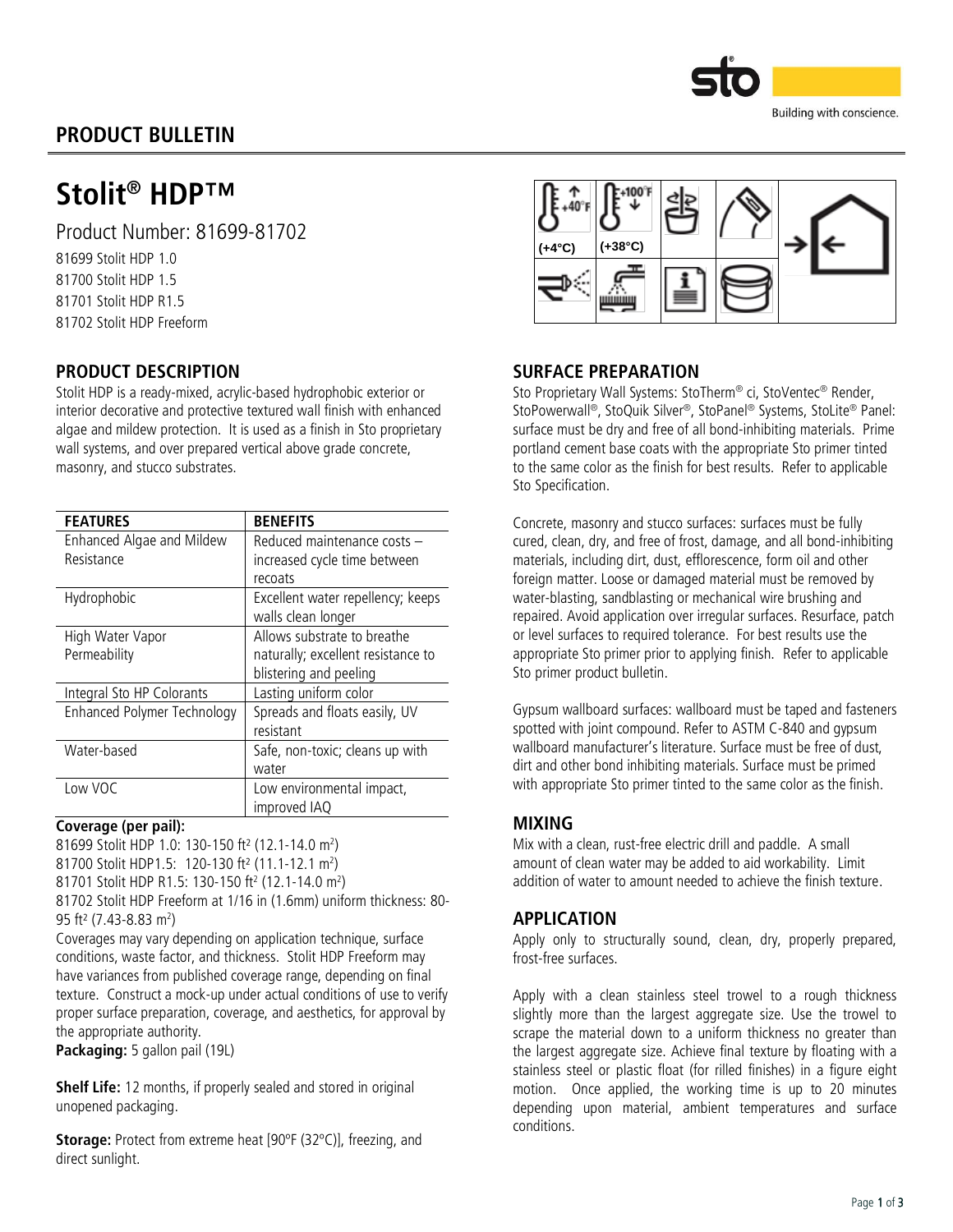# PRODUCT BULLETIN



# Stolit<sup>®</sup> HDP™

Product Number: 81699-81702

### APPLICATION (CONTINUED)

Stolit HDP Freeform: apply with a clean stainless steel trowel to a thickness of 1/16-3/16 inches (1.6-4.8mm). Achieve final texture with a trowel, special roller or putty knife.

Spray Application: spray evenly with appropriate spray equipment to ensure full coverage of the surface. A hopper gun has been used to successfully spray Sto textured finishes. Test first to be sure of desired results. Spray application is not recommended for Stolit R (rilled texture finishes).

IMPORTANT: ALWAYS check color for proper match. If color does not match, STOP-call your Sto representative. For best results always prime cementitious substrates. Apply coating in a continuous application, always working from a wet edge or architectural break to eliminate cold joints. Minor shade variations may occur from batch-tobatch (refer to batch no. on pail). Avoid installing separate batches side-by-side and avoid application in direct sunlight. Avoid installing new finish adjacent to weathered or aged finish. Sto Corp. will not be responsible for shade or color variation from batch to-batch, variation caused by application, or substrate deficiencies, or fading resulting from natural causes such as weather. See Tech Hotline Nos. 0694-C, 0893-EC and 1202-CF for helpful tips on prevention of color problems.

#### Curing/Drying

Dries within 24 hours under normal drying conditions [70ºF (21ºC), 50% RH]. Drying time varies with temperature/humidity and surface conditions. Thicker textures and application during cold, wet weather require extended drying time and protection. Protect installed product from rain, freezing, and continuous high humidity until completely dry.

#### Clean Up

Clean tools and equipment with water immediately after use. Dried material can only be removed mechanically.

### LIMITATIONS

- Use only when surface and ambient temperatures are above 40°F (4°C) and below 100ºF (38ºC) during application and drying period.
- StoTherm ci and other foam plastic-based EIF Systems: select colors with a light reflectance value (LRV) of 20 or greater. Refer to Sto Tech Hotline No. 1294-E.
- Some dark colors cannot be tinted. Refer to Sto Tech Hotline 0893-EC when using intense, highly saturated colors or colors requiring the use of organic pigments.
- Not for use on weather-exposed horizontal surfaces, below grade, or on surfaces subject to water immersion.
- Sloped surfaces: Refer to Sto details.

## LIMITED WARRANTY

This product is subject to a written limited warranty which can be obtained free of charge from Sto Corp.

### HEALTH & SAFETY

#### Health Precautions:

Product is water-based. As with any chemical construction product, exercise care when handling

WARNING!

Causes eye and skin irritation.

Precautionary Statement:

Wash hands thoroughly after handling. Wear protective gloves/protective clothing/eye protection/face protection.

#### FIRST AID MEASURES:

Eye Contact: flush with cool water, like any non-hazardous solid

Skin Contact: if skin is irritated from handling product, wash thoroughly with soap and water, and wear protective gloves. Seek medical attention if condition persists.

Inhalation: If inhaled, remove to fresh air. If not breathing, give artificial respiration or give oxygen by trained personnel. Seek immediate medical attention.

Ingestion: If swallowed, do NOT induce vomiting. Call a physician or poison control center immediately. Never give anything by mouth to an unconscious person.

Spills: Collect with suitable absorbent material such as cotton rags.

Disposal: Dispose of in accordance with local, state or federal regulations. Warning: KEEP PACKAGING CLOSED WHEN NOT IN USE. KEEP OUT OF THE REACH OF CHILDREN. NOT FOR INTERNAL CONSUMPTION. FOR INDUSTRIAL USE ONLY.